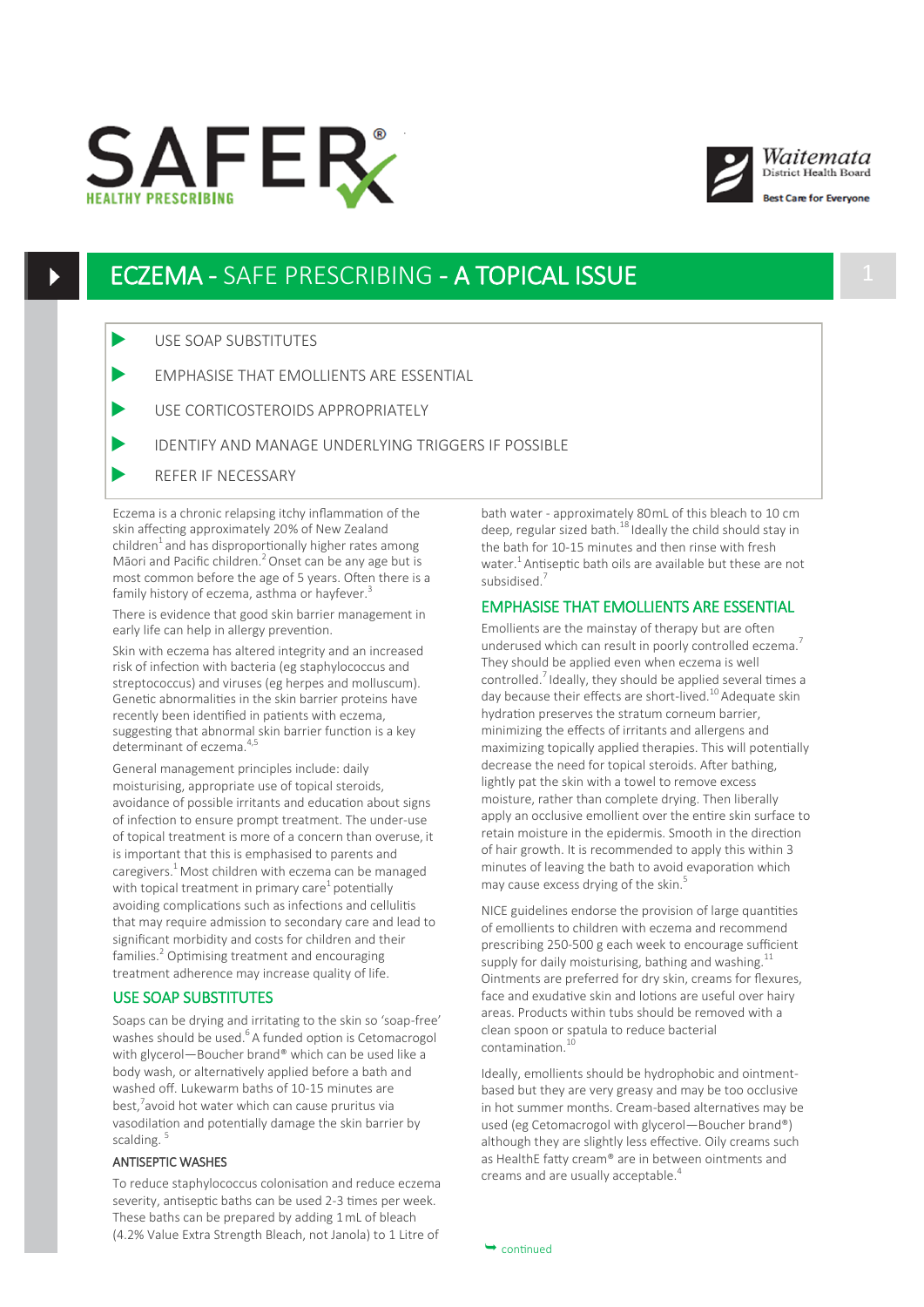# **SAFER**





est Care for Everyone

## **ECZEMA**

Regular aqueous cream is no longer recommended as a leave-on emollient.

#### Table 1 Emollients

| <b>SUBSIDISED EMOLLIENTS</b> |                                                                                               | <b>BRAND NAME</b>                             |  |  |
|------------------------------|-----------------------------------------------------------------------------------------------|-----------------------------------------------|--|--|
|                              | • Cetomacrogol aqueous cream<br>+ glycerine                                                   | • Cetomacrogol with<br>glycerol-Boucher brand |  |  |
|                              | • Cetostearyl alcohol + paraffin<br>liquid + paraffin soft white                              | • O/W Fatty Emulsion<br>(Boucher & Muir)      |  |  |
|                              | • Paraffin liquid + paraffin soft<br>white + wax-emulsifying                                  | • Emulsifying Ointment BP<br>(HealthE)        |  |  |
|                              | • Paraffin liquid + paraffin soft<br>white                                                    | • White soft/Liquid Paraffin<br>(HealthE)     |  |  |
|                              | • Cetomacrogol wax-emulsifying<br>+ paraffin liquid + paraffin soft<br>white + water purified | • Non-Ionic (HealthE)                         |  |  |

*Please note: This is not an exhaustive list and funded products may have a different manufacturer: please refer to the on-line Pharmac schedule or the NZF for the most up-to-date information.*

## USE CORTICOSTEROIDS APPROPRIATELY

Most parents worry about steroid-related adverse effects. Reassure them that when used appropriately, alongside regular emollient use and with potency of the steroids tailored to the skin thickness, that the benefit will outweigh the harm. Topical steroids reduce inflammation and pruritus during acute exacerbations.<sup>14</sup> The absorption of topical steroids is increased through hydrated skin and the benefits are optimal if applied soon after bathing. It is recommended to apply them first for maximal absorption. The most occlusive preparations are ointments which are best for very dry skins, followed by gels, creams and lotions. Systemic steroids are not recommended for the treatment of eczema.

Facial and flexural eczema should be treated with a lowpotency topical steroid in all age groups. Moderatepotency topical steroids can be used as a second line treatment for short periods of less than 2 weeks.

For eczema on the body (trunk, arms and legs), infants under one year can usually be managed with a low or occasionally moderate-potency topical steroid. Preschoolers may require a moderate or potent topical steroid. An effective topical steroid will typically result in improvement within 1-2 weeks allowing the steroid to be used less frequently or stopped.<sup>14</sup>

In general, short bursts of more potent steroids are more effective and have fewer adverse effects than long-term continuous use of lower potency agents.<sup>7</sup>Once daily dosing of topical steroids may be as effective as twice daily and is often more convenient.<sup>15</sup> Advise to apply to all areas with active eczema; it is better to apply early rather

than waiting for the eczema to get worse. When the eczema is no longer red and itchy, the steroid cream may

be stopped, but continue with emollients. Restart steroids whenever the eczema returns.<sup>8</sup>

If there is no benefit within 1-2 weeks, investigate the possibility of poor adherence, the need to use a more potent topical steroid or that eczema is not the correct diagnosis. Consider referral for specialist advice if there is recurrent treatment failure.

## Table 2 Topical corticosteroids $^{14}$

| [HeallIE]<br>• Non-Ionic (HealthE)                                                                                    | <b>POTENCY</b>                           | <b>SUBSIDISED EXAMPLES</b>                                               |  |  |
|-----------------------------------------------------------------------------------------------------------------------|------------------------------------------|--------------------------------------------------------------------------|--|--|
|                                                                                                                       | Mild                                     |                                                                          |  |  |
| e list and funded products<br>please refer to the on-line<br>most up-to-date                                          | Hydrocortisone 1%                        | Hydrocortisone cream 1%                                                  |  |  |
|                                                                                                                       | Moderate (25 x hydrocorticone 1%)        |                                                                          |  |  |
| <b>PROPRIATELY</b><br>id-related adverse effects.                                                                     | Triamcinolone acetonide<br>$(0.02\%)$    | Aristocort cream/ointment <sup>®</sup>                                   |  |  |
| appropriately, alongside<br>otency of the steroids                                                                    | Potent (50-100 x hydrocortisone 1%)      |                                                                          |  |  |
| at the benefit will<br>oids reduce inflammation<br>rbations. <sup>14</sup> The absorption<br>arough hydrated skin and | Betamethasone valerate (0.1%)            | Beta cream/ointment/<br>application®<br>Betnovate Lotion®                |  |  |
| ed soon after bathing. It is<br>st for maximal absorption.<br>s are ointments which are<br>by gels, creams and        | Hydrocortisone 17-butyrate<br>$(0.1\%)$  | Locoid Lipocream/ointment/<br>ln <sup>®</sup><br>Crelo® (milky emulsion) |  |  |
| t recommended for the<br>d be treated with a low-                                                                     | Mometasone furoate (0.1%)                | Elocon cream/lotion/<br>ointment <sup>®</sup>                            |  |  |
| groups. Moderate-<br>used as a second line                                                                            | Methyprednisolone aceponate<br>$(0.1\%)$ | Advantan cream/ointment®                                                 |  |  |

Note: Very potent steroids such as Dermol® (clobetasol propionate 0.05%) should not be used for childhood eczema.

Make sure adequate amounts of topical steroid are used, suboptimal use early on can lead to poor control of symptoms and potentially discontinuation or noncompliance. $16$ 

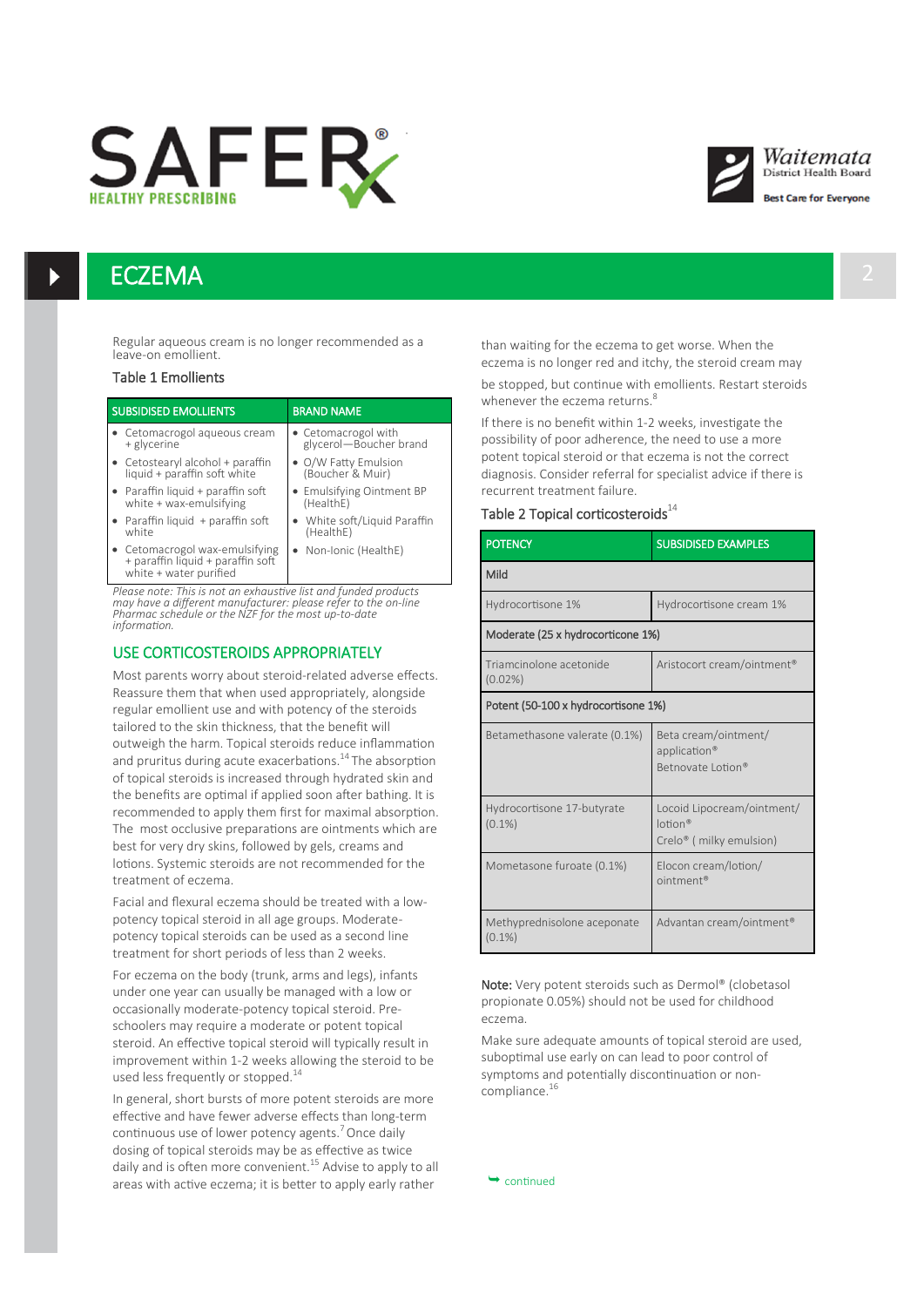## SAFER



## ECZEMA za obrazy podpisy za najprawiana za najprawiana za najprawiana za najprawiana za najprawiana za 193

Note: regular aqueous cream and emulsifying ointment contain sodium lauryl sulphate which can cause irritation and damage to the skin barrier in some people.<sup>12,13</sup>

Use the fingertip unit (FTU) to measure the amount of medication. One FTU is the amount of cream that will cover an adult index finger from the tip of the

|              | 6 month old   12 months | old | 5 years old | 10 years old |
|--------------|-------------------------|-----|-------------|--------------|
| Arm & hand   |                         | 1.5 |             | 2.5          |
| Leg & Foot   | 1.5                     |     | 3           | 4.5          |
| <b>Trunk</b> | 15                      |     |             | 3.5          |

metacarpophalangeal joint: it is approximately 0.5g.<sup>14</sup>

## Table 3 Approximate number of adult FTUs needed for children  $14$

Table 4 provides approximate weights of steroid cream required for a once daily application to cover the entire body.<sup>17</sup> More detailed information about this and FTU

| <b>TOPICAL</b><br><b>STEROID</b> | 6 month old 12 month | old | 5 years old | 10 years old |
|----------------------------------|----------------------|-----|-------------|--------------|
| Daily (g)                        | 5                    | 6   | 10          | 15           |
| Weekly (g)                       | 35                   | 40  | 70          | 100          |

requirements are available on the New Zealand Formulary for Children website [www.nzfchildren.org.nz/nzf\\_6272](https://www.nzfchildren.org.nz/nzf_6272)

## Table 4 Approximate weight required of topical corticosteroids

Always give instruction on which areas to avoid (eg the face)

Encourage the continued use of emollients during acute flares. $^{14}$  A useful resource is available on the Starship website. [www.starship.org.nz/guidelines/outpatient](https://www.starship.org.nz/guidelines/outpatient-primary-care-management-of-childhood-eczema/)-primary -care-[management](https://www.starship.org.nz/guidelines/outpatient-primary-care-management-of-childhood-eczema/)-of-childhood-eczema/

## IDENTIFY UNDERLYING TRIGGERS IF POSSIBLE

To reduce the frequency and severity of irritant-induced flares, avoid any likely irritants that may trigger the itchscratch-itch cycle (eg soaps, detergents, chemicals, abrasive clothing and extremes of temperature).<sup>5</sup> The following advice may help:

- Wash new clothes before use to remove formaldehyde and other chemicals
- Use mild liquid detergents (rather than powders) and a

second rinse cycle to remove residual detergent

- Shower after swimming in chlorinated pools and apply emollients
- Dress children in loose cotton clothing, avoiding wool and synthetics next to the skin if possible.
- Always choose fragrance-free hypoallergenic products for "sensitive skin"
- Avoid topical products containing alcohol or other astringents
- Test a new sunscreen or new skin product on a small patch of skin, before application over all skin. ( covering up is the best protection while out in the sun)

Frequent follow-up is needed early in the course to assess response to therapy and compliance. Be mindful that contact dermatitis to preservatives in steroid preparations, can occur.<sup>5</sup>

## REFER IF NECESSARY

If the condition is severe, involves eyelids/hands or is refractory to first-line treatments, consider further assessment by either a nurse specialist or paediatrician, or consultation with a dermatologist.<sup>6</sup>The following conditions should be referred:

- **Erythroderma or extensive exfoliation**
- Serious infectious complications eg eczema herpeticum, or recurrent infective exacerbations
- Ocular complications
- Eczema requiring hospitalisation or systemic immunosuppressant
- Eczema causing persistent loss of sleep, school absenteeism or inability to enjoy activities
- Eczema causing significant psychosocial impact
- Eczema requiring persistent topical steroids with risk of localized cutaneous effects eg striae

Eczema has multiple triggers and it is not usually possible to identify and exclude all of them. Anaphylactic (immediate hypersensitivity) reactions to food proteins can occur in children with eczema, especially in children with early-onset (before 6 months) generalised eczema. Be aware that skin-prick testing and RAST (radioallergosorbent) testing can have high rates of false positives for eczema; results need to be interpreted with caution. Although parents often report food triggers for eczema, current evidence doesn't support food exclusion for eczema management. Excluding food carries a risk of nutritional deficiency and loss of immune tolerance. Referral for assessment by a paediatrician, paediatric

 $\rightarrow$  continued